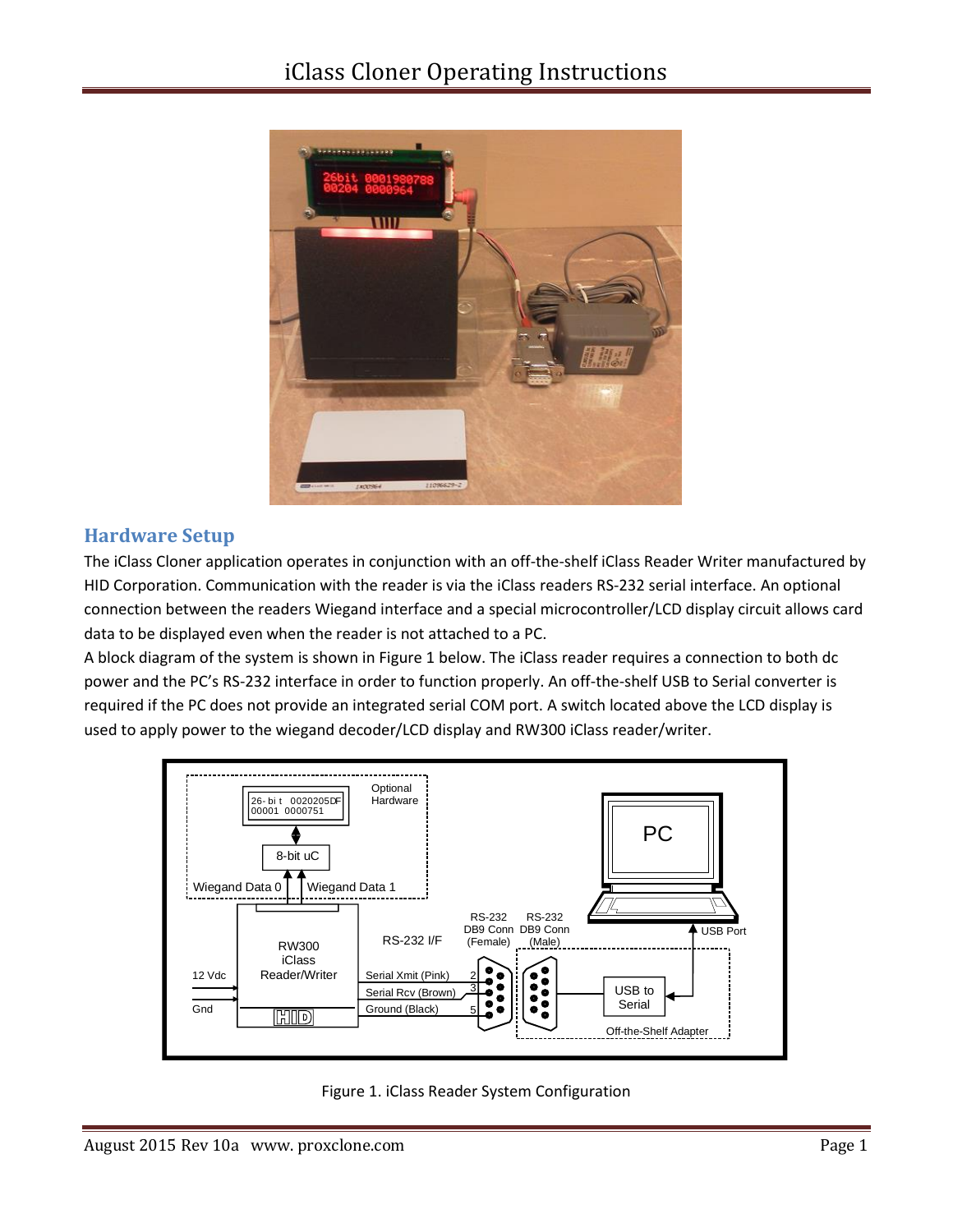### **Software installation**

The iClass cloner application is contained in a single compressed file named iclass\_cloner.zip. The files must be extracted to any user-selected directory before use. The application consists of the following files:

iClass\_Cloner\_rev10a.exe – Main Application iClass\_Cloner\_rev10a.tkn iClass\_Cloner\_Instructions\_Rev10a.pdf – This set of installation/operating instructions vbas31w.sll vgui31w.sll voflr31w.sll vthk31w.dll vtk1631w.dll vtk3231w.dll vvm31w.dll vvmt31w.dll

One additional High Security key table file has also been included to allow interaction with cards used in Keyscan High Security systems. This file is as follows:

hskeytable\_keyscan.key

Execute the iclass\_cloner\_rev10a.exe file to start the iClass cloner application. The main screen will be similar to the one shown in Figure 2 below.

|                                        | iClass Card Cloner - Standard and High Security                                                                           |                                                                                                                                                                     | $\overline{\mathbf{x}}$<br>$\Box$ |
|----------------------------------------|---------------------------------------------------------------------------------------------------------------------------|---------------------------------------------------------------------------------------------------------------------------------------------------------------------|-----------------------------------|
| File Keys Utility                      | Help                                                                                                                      |                                                                                                                                                                     |                                   |
| Card Data                              |                                                                                                                           | Card Format / Access Code                                                                                                                                           | Key Mgmt                          |
| <b>CSN</b>                             | 823E9000F9FF12E0<br>Select                                                                                                | 26-hit H10301<br>35-bit Corporate 1000                                                                                                                              |                                   |
| Div Key                                | B735F4D60FB2C1B8<br>Read                                                                                                  | 36-bit Keyscan<br>37-bit H10302 (no FAC)                                                                                                                            | CSN for HS Key                    |
| Block <sub>1</sub>                     | 12FFFFFF7F1FFF3C<br>Wrt Blk 1                                                                                             | 37-bit H10304 (w/FAC)<br>◯ 46-bit H800002                                                                                                                           | HS Reader Key                     |
| Block <sub>2</sub>                     | Wrt Blk 2<br>FFFFFFFF6EF7F9FF                                                                                             | 202<br>1091                                                                                                                                                         | Calc HS Key<br>Read CSN           |
| Block 5                                | FFFFFFFFFFFFFFFF                                                                                                          | FAC Code<br>Card Number<br>Fixed<br>Field<br>$(0-255)$<br>$(0 - 65535)$                                                                                             | Ld Mstr Kev<br>Ld HS Key          |
| Block 6                                | Wrt Blk 6<br>030303030003E017                                                                                             | 0000000005940887<br>Calc Wieg                                                                                                                                       |                                   |
| Block 7                                | Wrt Blk 7<br>903D777E9DC99708                                                                                             | Wiegand Data                                                                                                                                                        | Load                              |
| Block 8                                | Wrt Blk 8<br>2AD4C8211F996871                                                                                             |                                                                                                                                                                     | Old Div Key                       |
| Block 9                                | Wrt Blk 9<br>2AD4C8211F996871                                                                                             | 903D777E9DC99708<br>Update 7                                                                                                                                        | Load                              |
|                                        |                                                                                                                           | Wiegand (Encrypted)                                                                                                                                                 | New Div Key                       |
|                                        |                                                                                                                           | Update 6/9<br>None                                                                                                                                                  |                                   |
|                                        |                                                                                                                           | PIN Code                                                                                                                                                            | Update Kd                         |
| Serial Port                            | Auth. Key                                                                                                                 | Misc. Setup                                                                                                                                                         | Update Kc                         |
| $COM4 -$<br>Test<br>Disconn<br>Connect | Kd Default (Key1)<br>Kc Default (Key2)<br>HID Master (Key3)<br>High Security (Key4)<br>Custom 1 (Key5)<br>Custom 2 (Key6) | Decode 37-bit as H10302<br><b>Enable Card Writes</b><br>Enable Reader Key Updates<br><b>V</b> Enable Encryption<br>Authenticate with App1<br>Authenticate with App2 | Clear All                         |

Figure 2. iClass Cloner Main Window Layout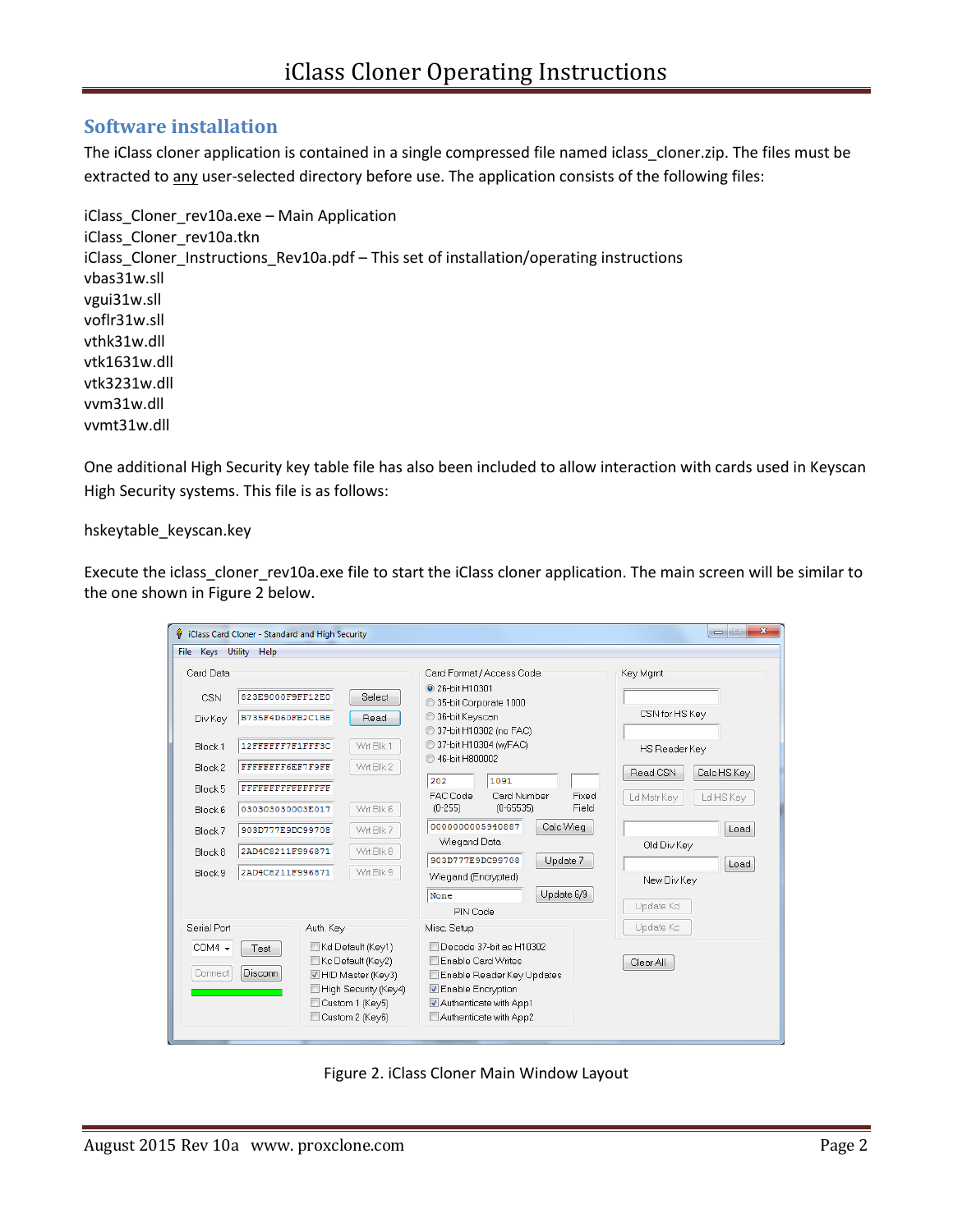## **Serial Interface Setup**

[**IMPORTANT**: If the iClass cloner unit is using an iClass RK keypad reader (instead of an RW300) then the unit has a USB virtual COM port interface already attached to the reader. The serial driver for this interface must be installed prior to attaching the unit to a USB port. The latest "Windows Driver Installer Setup Program" for the PL2303TA device can be downloaded from the following location: <http://prolificusa.com/pl-2303hx-drivers/>].

The RS-232 serial interface must be setup before the application can communicate with the iclass reader. To setup the serial port a valid COM port must be selected and the "Connect" button pressed to open serial port communications. An open serial port will be signified by a green bar below the connect button. If the serial port is disconnected, the bar will be red. The "Test" button can be pressed to verify communication with the reader. A series of three beeps will be emitted by the reader when the test button is pressed if a proper communication channel has been established.

## **Reader Key Initialization**

[*Note: This step is not required for readers obtained from proxclone.com since the HID Master Authentication key has already been pre-installed.*]

In order to authenticate with a HID iClass credential, a valid authentication key must first be installed into the user key space of the reader. Off-the-shelf readers have the default debit and credit keys pre-installed in user key locations 1 and 2 to support communication with non-configured (blank) credentials. The HID "master" authentication key must be installed in user key location 3 in order to authenticate with standard security credentials that have been configured by HID. The iClass cloner application can install this key into the reader by checking the box labeled "Enable Reader Key Updates" and then pressing the "Ld Mstr Key" button. This operation only has to be done once for each "Factory Default" reader since the key will be saved to the readers EEPROM memory.

## **Standard Security vs. High Security**

The Proxclone iClass cloner unit utilizes a commercial iCLASS reader that has been configured to operate in standard security mode. High Security/Elite credentials cannot be read by the reader's built-in HID application program unless the reader has been placed in high security mode using a special "HS Key" configuration card. That being said, the iclass cloner software is capable of reading either standard security or high security cards via the readers RS-232 serial interface. In other words, card information from a high security card will not be read by the reader and displayed on the LCD but it can still be read by the iclass cloner application and displayed on the screen.

If a user is uncertain whether a particular iClass system is operating in "Standard" mode or "High Security" mode a simple test can be performed as follows: If a known "Standard" security card is presented to an iclass reader and the reader reacts (e.g. beeps and blinks the LED) it can be assumed that the reader is operating in "Standard security mode. If the reader shows no reaction at all, it can be assumed that the reader is operating in a "High Security" mode.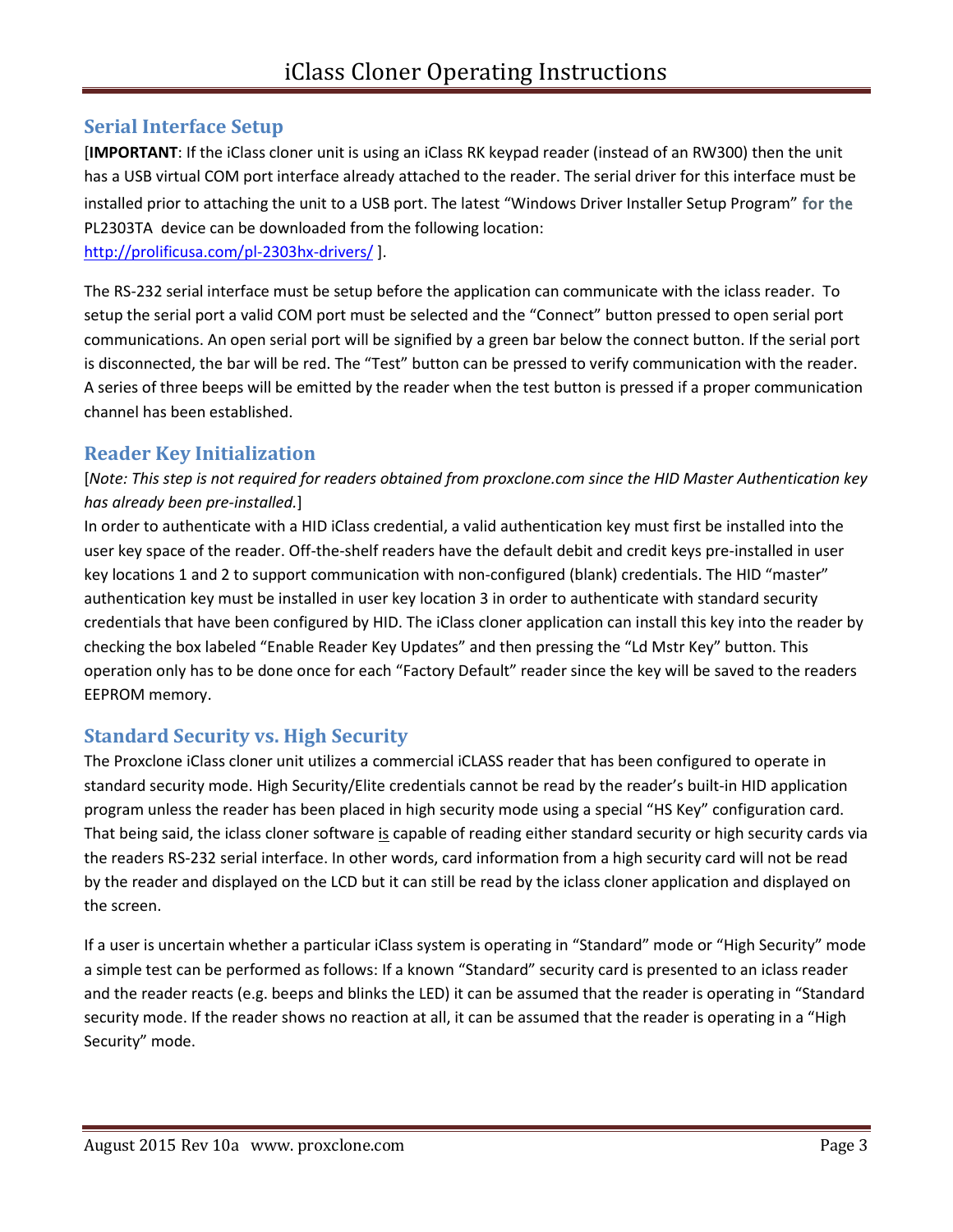## **Reading a Standard Security Credential**

Once the serial port has been configured and the HID Master key installed, a standard security iclass credential can now be read. The procedure is as follows:

- 1. Place a standard security credential near the reader.
- 2. Ensure that the HID Master (Key3) authentication key checkbox has been selected.
- 3. Ensure that the Authenticate with App1 checkbox has been selected.
- 4. Press the "Select" button which will begin communication with the credential. The credentials CSN (Card Serial Number) and Diversified key will be shown in the appropriate boxes.
- 5. Press the "Read" button to authenticate with the card and read the data blocks associated with the HID access application. The retrieved information will be displayed in the appropriate boxes for each data block read. The access ID code will also be decrypted and decoded. The credentials decoded format, facility code, card number and PIN code (if applicable) will be displayed in the center section of the window.

# **Duplicating/Cloning a Standard Security Credential**

Cloning an iClass card requires, at a minimum, that the access data residing in Blocks 6,7,8 and 9 be copied to the new card. This will transfer the card format, facility code, card number, and PIN code (if used) to the new card. The procedure for duplicating a card is as follows: *[Note: an alternate (simpler) method to copy a card using a feature located in the "Utility" menu is also available and is discussed in a later part of this document.]*

- 1. Ensure that the HID Master (Key3) authentication key checkbox is selected.
- 2. The card being duplicated should first be read using the procedure outlined in the section above.
- 3. Remove the original card from the vicinity of the reader and place the card to be used as a clone next to the reader. Press the "Select" button to begin communication with the new card. The credentials CSN (Card Serial Number) and Diversified key will be shown in the appropriate boxes. DO NOT press the "Read" button.
- 4. Enable card writes by checking the "Enable Card Writes" checkbox.
- 5. Press the "Wrt Blk6" button to copy the card configuration and encryption information to the credential.
- 6. Press the "Wrt Blk7" button to write part 1 of the HID access control data to the credential.
- 7. Press the "Wrt Blk8" button to write part 2 of the HID access control data to the credential.
- 8. Press the "Wrt Blk9" button to write part 3 of the HID access control data and the embedded PIN to the credential.
- 9. Disable card writes by un-checking the "Enable Card Writes" checkbox.
- 10. Remove the card from the vicinity of the reader.

## **Modifying a Standard Security Credential**

Once a standard security credential has been read using the procedure outlined earlier, the access code data can be modified using the following procedure.

[*Note: After reading the card , make sure that it is not removed from the vicinity of the reader until the entire procedure below has been completed*.]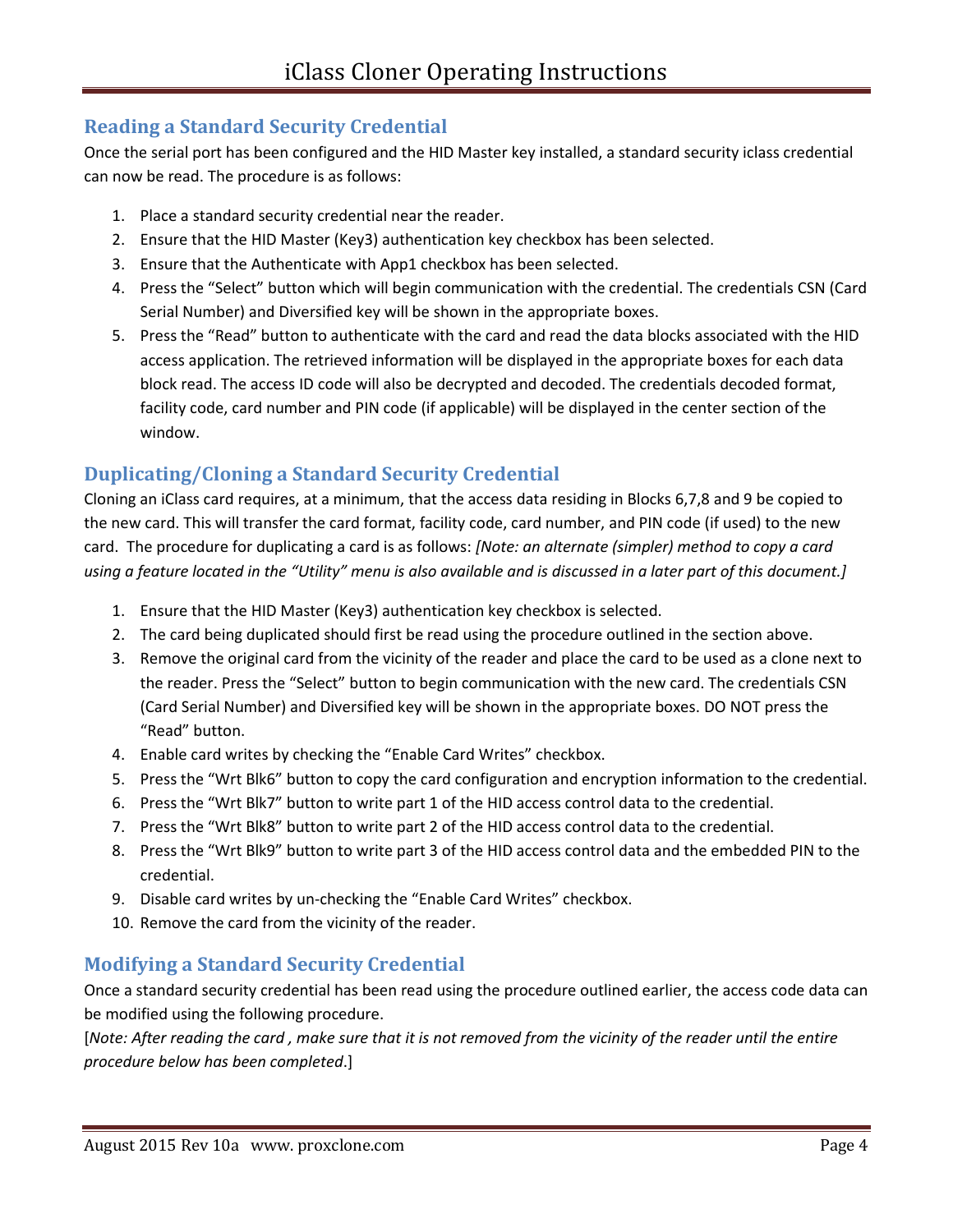- 1. If desired, modify the format of the credential by selecting a different format using the "radio" style buttons located on the top center of the main window.
- 2. If the facility code or card code of the credential is to be modified then the user simply types a new value in the appropriate box.
- 3. If the 36-bit "Keyscan mode is selected, a value (0-1024) must also be entered into the "Fixed Field" box. A value of 0900 is the most common entry. This field is unused for all other card formats.
- 4. Press the "Calc Wieg" button to generate a new wiegand code for the modified format or card code information. The wiegand value will also be encrypted using the HID standard TDES encryption/decryption keys.
- *5.* Press the "Update 7" button to copy the new encrypted value over to the box that shows the Block 7 data value.

*[Note: If the "Decrypt Blk 7" checkbox is unchecked, the unencrypted wiegand code will be copied over instead of the encrypted value.]*

- *6.* If a new (or modified) PIN code is desired, enter the new PIN code (15 digits max.) and then press the "Update 6/9" button to copy the new PIN information over to Block 6 and Block 9.
- 7. Enable card writes by checking the "Enable Card Writes" checkbox.
- 8. Ensure that the HID Master (Key3) authentication key checkbox is selected.
- 9. Press the "Wrt Blk7" button to write the modified card data back to the credential.
- 10. If a PIN update has been made then press the "Wrt Blk 6" button followed by the "Wrt Blk 9" button to update the credential with the new PIN code information.

# **Reading a High Security Credential**

Reading a High Security credential uses basically the same procedure as reading a standard security credential. The only difference is that a different authentication key is used (User Key 4). The applicable high security table must first be loaded and the card-specific high security authentication key must be calculated (using the procedures below) before a high security credential can be read or modified.

## **Loading the High Security Key Table**

In order for the iClass cloner application to authenticate with a high security credential, the proper high security key must first be loaded into the User Key4 keyspace. (This MUST be done for "each" High Security card read!). Since each HS credential requires a unique key, the calculation of the HS key uses a 128-byte key table which must first be loaded into the iclass cloner application. The key table can be loaded using the "File Load" option in the HS\_Key menu.

By selecting "HS\_Keys" from the top menu bar and then the "HSKey Table" selection, a second window will be generated. An example of this new window is shown in Figure 3 below. This HS keys window then allows any previously stored HS Key file to be loaded by selecting the "File" / "Load" menu option. The selected 128-byte key table will be loaded and displayed in the window. The key table is automatically loaded into a variable array and will now allow HS keys to be created for any credential using its CSN. Once the window is displayed, the key table data is automatically loaded and the window may then be closed (if desired).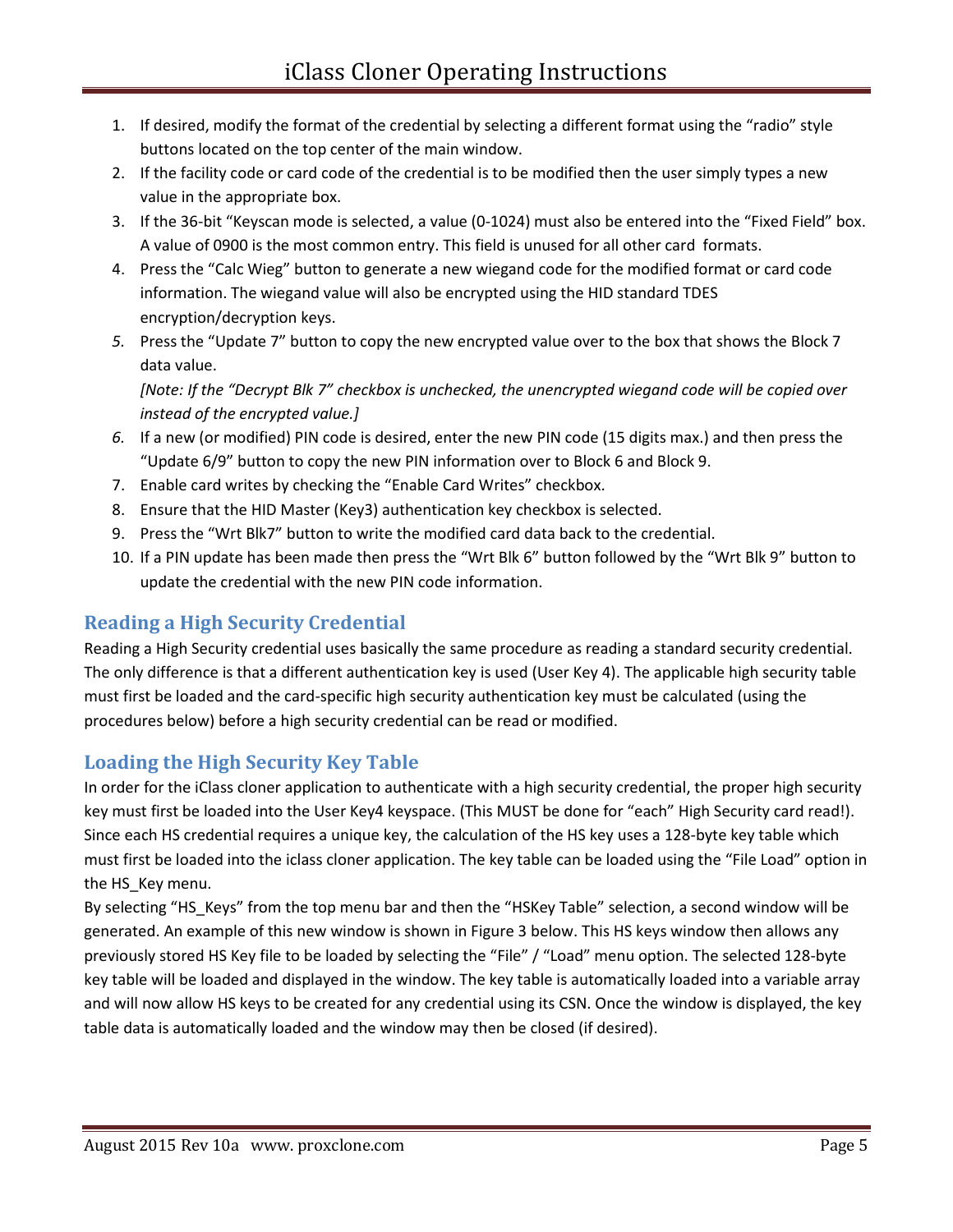|          |                                           |                                                      | iClass HS Key Table     |  |                                     |    |                                     |       |    |                   |     |                                                                   |                                            | $\Box$                                 | a po                                                                                                                                                            | $\mathbf{x}$ |  |
|----------|-------------------------------------------|------------------------------------------------------|-------------------------|--|-------------------------------------|----|-------------------------------------|-------|----|-------------------|-----|-------------------------------------------------------------------|--------------------------------------------|----------------------------------------|-----------------------------------------------------------------------------------------------------------------------------------------------------------------|--------------|--|
|          |                                           |                                                      |                         |  |                                     |    |                                     |       |    |                   |     |                                                                   |                                            |                                        |                                                                                                                                                                 |              |  |
|          |                                           |                                                      |                         |  |                                     |    |                                     |       |    |                   |     |                                                                   |                                            |                                        |                                                                                                                                                                 | ۸            |  |
|          |                                           |                                                      |                         |  |                                     |    |                                     |       |    |                   | 0D. |                                                                   |                                            |                                        |                                                                                                                                                                 |              |  |
|          |                                           |                                                      |                         |  |                                     |    |                                     |       |    |                   |     |                                                                   |                                            |                                        |                                                                                                                                                                 |              |  |
|          |                                           |                                                      |                         |  |                                     |    | 60                                  |       |    |                   |     |                                                                   |                                            |                                        |                                                                                                                                                                 |              |  |
|          |                                           |                                                      |                         |  |                                     |    |                                     |       |    |                   |     |                                                                   |                                            |                                        |                                                                                                                                                                 |              |  |
|          |                                           |                                                      |                         |  |                                     |    |                                     |       |    |                   |     | 07                                                                |                                            |                                        |                                                                                                                                                                 |              |  |
|          |                                           |                                                      |                         |  |                                     |    |                                     |       | 47 |                   |     |                                                                   |                                            |                                        |                                                                                                                                                                 |              |  |
|          |                                           |                                                      |                         |  |                                     |    |                                     |       |    |                   |     |                                                                   |                                            |                                        |                                                                                                                                                                 |              |  |
|          |                                           |                                                      |                         |  |                                     |    |                                     |       |    |                   |     |                                                                   |                                            |                                        |                                                                                                                                                                 |              |  |
|          |                                           |                                                      |                         |  |                                     |    |                                     |       |    |                   |     |                                                                   |                                            |                                        |                                                                                                                                                                 |              |  |
|          |                                           |                                                      |                         |  |                                     |    |                                     |       |    |                   |     |                                                                   |                                            |                                        |                                                                                                                                                                 |              |  |
|          |                                           |                                                      |                         |  |                                     |    |                                     |       |    |                   |     |                                                                   |                                            |                                        |                                                                                                                                                                 |              |  |
|          |                                           |                                                      |                         |  |                                     |    |                                     |       |    |                   |     |                                                                   |                                            |                                        |                                                                                                                                                                 |              |  |
| 50<br>60 | File<br>lo٥<br>10<br>20<br>30<br>40<br>70 | Edit<br>EО<br>DF 97<br>16.<br>F9.<br>FB<br>19<br>86. | 4E.<br>89<br>C9.<br>3D. |  | $C1$ 71 $CF$ 2 $F$<br>$C3$ 20 65 27 | 70 | E9 2F 57 A6 24<br>7F 15 CB 10 CB D5 | 83 F9 |    | F7 D4<br>9C CB B7 |     | 7B 71 69 38 85 7B 8A 25 D7 DD<br>90<br>08 OE BD E6 F6 F9<br>DA AO | 09<br>87 C6 AA 70 FC A1 4F<br>RA F4<br>D3. | D6 CA D6 28 29 74 29 0A 44 AA 3D 29 E0 | BB 4C 9B 3D 58 7B 6D 1D 35 8D A4 D9 6C 3C 14 A2<br>83 D.S<br>$OD$ 1 $F$<br><b>DD EA</b><br>2C DF<br>79.55<br>17 AD<br>56 6C 46 1D 24 46 B3 D4 8B 23 6C 2E 5C B3 |              |  |

Figure 3. 128-Byte HS Key Table Window

## **Calculating & Loading HS Keys**

Once the HS key table has been loaded, high security credentials that were created using the same HS key table may now be read or modified using the following procedure:

- 1. Place a HS credential near the reader. On the main window press the "Read CSN" button on the right side of the window. The CSN of the credential will now be displayed in the upper right corner of the display.
- 2. Press the "Calc HS Key" button to calculate a key (using the key table) that is unique for that credential. The new HS key value will be shown in the box below the CSN value. [*This is the key value that the reader must use to authenticate with that one card.*]
- 3. Ensure that the "Enable Reader Key Updates" checkbox is checked.
- 4. Press the "Ld HS Key" button to load the calculated key into the User Key 4 location of the reader.

The reader is now able to read the HS credential by following the "Read Standard Security Credential" procedure described earlier but with the "HS Key4" authentication key checkbox selected instead.

## **Modifying the Diversified Key of a Credential**

Each iclass credential stores a unique 64-bit authentication key that has been "Diversified" from the 64-bit authentication key that is stored in the reader. This key may occasionally need to be modified for various reasons including:

- An uninitialized credential using the factory default authentication key may need to be updated to work with standard security iClass readers that use the HID Master Key.
- A standard security credential may need to be upgraded to work in a high security/Elite iClass system.
- A standard security credential may need to be updated to operate in an iClass system that uses a "Custom" standard security authentication key that replaces the recently compromised "HID Master" authentication key.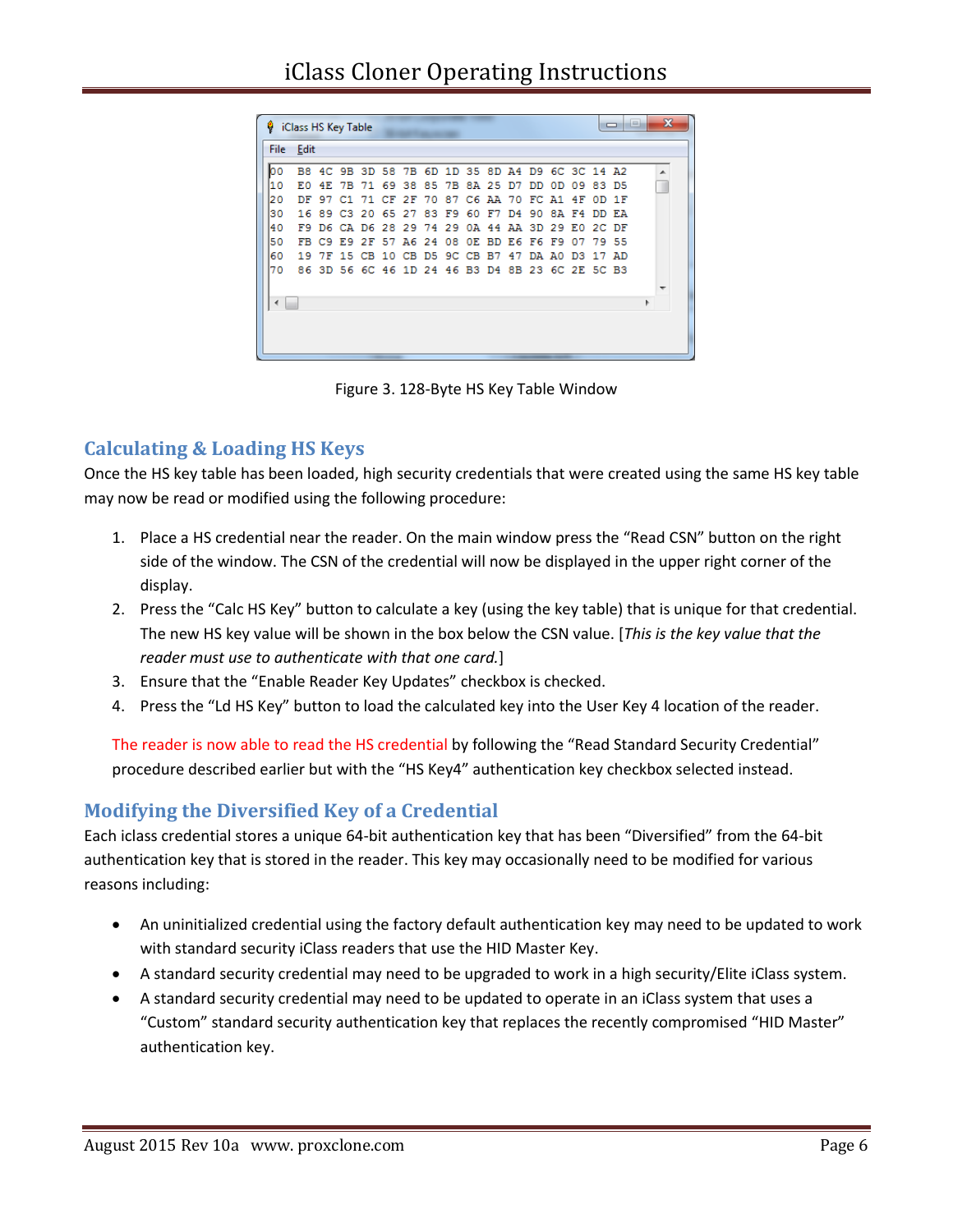Modifying the credential's Diversified Key is done within a separate window in the iClass Cloner Application. **To modify the diversified key of an iClass credential the following procedure should be used:**

#### *Note: See next page for important information related to the procedure below.*

1. Select the <Card Key Update> option from the <Keys> menu. This will bring up a separate window as shown below:

| Credential Diversified Key Update<br>ę                                                                                            | $\overline{\mathbf{x}}$<br>$-1$<br>$\Box$                                                                                       |
|-----------------------------------------------------------------------------------------------------------------------------------|---------------------------------------------------------------------------------------------------------------------------------|
| Existing Key                                                                                                                      | New Key                                                                                                                         |
| ⊜ Default Kd - Key 1<br>Default Kc - Key 2<br>O HID Master - Key 3<br>HS Key (from table)<br>Custom 1 - Key 5<br>Custom 2 - Key 6 | Default Kd - Key 1<br>Default Kc - Key 2<br>• HID Master - Key 3<br>HS Key (from table)<br>Custom 1 - Key 5<br>Custom 2 - Key 6 |
| Custom 1 (Key 5)<br>000000000000000<br>Save Custom Key5                                                                           | Custom 2 (Key 6)<br>000000000000000<br>Save Custom Key6                                                                         |
| Update Key (Blk3)<br>Update Key (Blk4)<br>Note: HS Key Table must be loaded before HSKey<br>option can be selected.               |                                                                                                                                 |

- 2. Select a key option from the "Existing Key" list. This selection should identify which key is currently being used in the credential being modified.
- 3. Select a key option from the "New Key" list. This selection should reflect which key will be used to create the "new" diversified key of the credential being modified.
- 4. Place the card near the reader. Press the "Update Key Blk 3" button to write the new key to the credential. The reader will beep when the key update operation is complete. If the diversified key for Application area 2 is being updated then the "Update Key Blk 4" button should be pressed instead. An update to the App2 diversified key should only be attempted by experienced users who have already loaded the necessary App2 authentication key.

*[Note: After the key update is complete, the values of the old/existing key and the new key will be displayed in the "Old Div Key" and "New Div Key" text boxes in the main application window.]*

#### **Other Important Notes:**

*[Note 1] If the credential being modified currently uses (or will be modified to use) a high security key, then the High Security Key table must be loaded before the HS Key menu option can be selected. The unique diversified key for each credential will automatically be calculated by the software using the pre-loaded HS Key table.*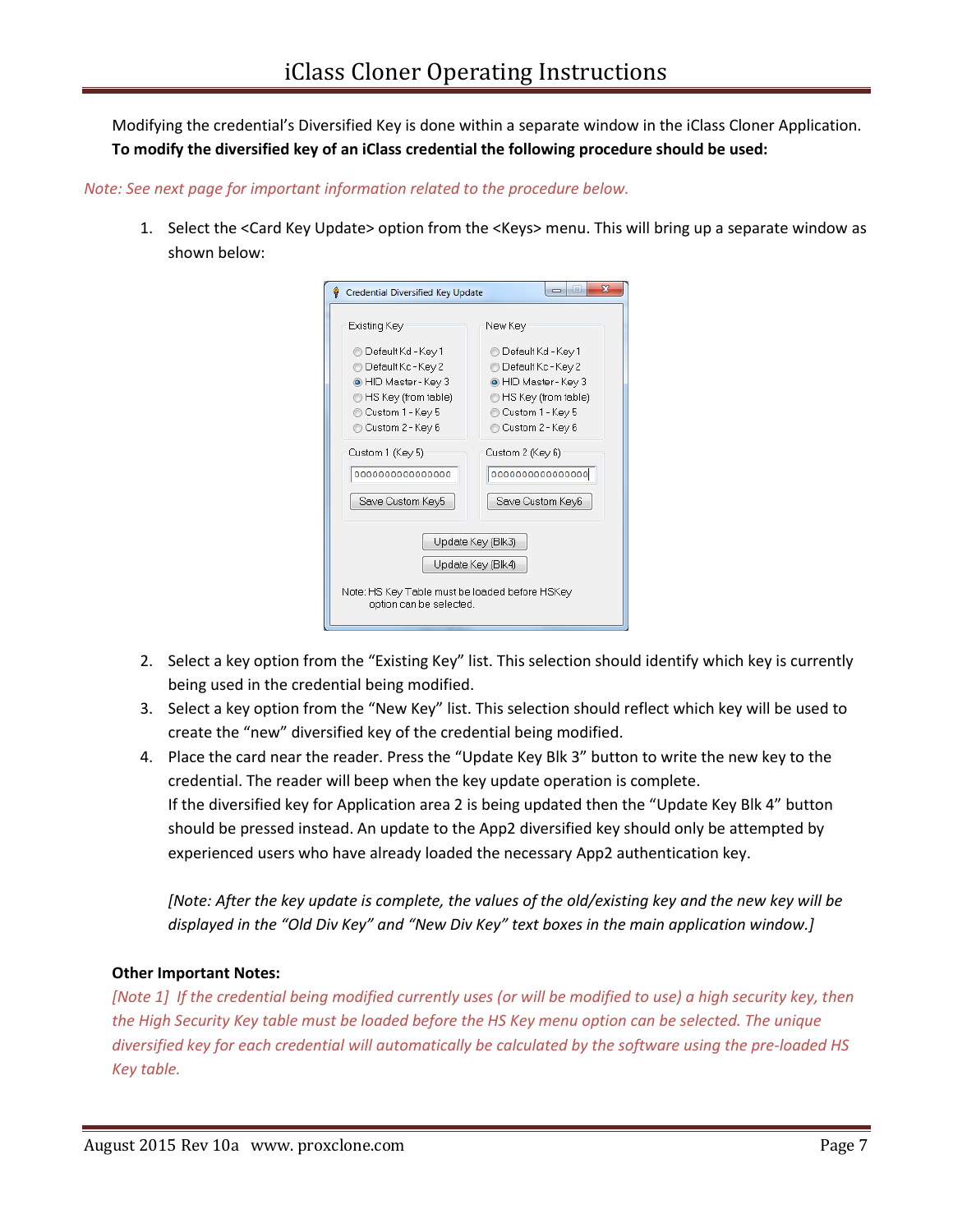*[Note 2] If a Custom authentication key is desired, then that key (Key 5 or Key 6) must first be loaded into the reader EEPROM using the "Save Custom Key" function. Once loaded, this key will remain in reader EEPROM until it is either modified by the user or deleted through the use of a "RESET" configuration card.* 

# **Utility/Debug Options**

Software revisions 7 and higher include some additional utility/debug capabilities. Invoking the "Utility – Misc" menu option will open a special utility/debug window. Use of these functions requires a special (nonfactory) version of RW300 firmware that has been pre-loaded by Proxclone.com. A description of these special functions is included below.

### **Read EEPROM**

Pressing the "Read EE" will cause the current contents of the RW300 EEPROM to be displayed. This can be used to verify that certain key values have been correctly stored by the reader. A breakdown of the EEPROM addresses and their use is included below:

0x00-0x07 Reader Product ID and Version Information 0x08-0x0F HID Exchange Key (Required to load new keys) 0x10-0x17 User Key 1 - Default HID Key (Kdebit) 0x18-0x1F User Key 2 - Default HID Key (Kcredit) 0x20-0x27 User Key 3 – Master Authentication Key 0x28-0x2F User Key 4 0x30-0x37 User Key 5 0x38-0x3F User Key 6 0x40-0x47 User Key 7 0x48-0x67 Unused ? 0x68-0x6F HS Key 1 0x70-0x77 HS Key 2 0x78-0x7F HID Encryption Key 1 0x80-0x87 HID Encryption Key 2 0x88-0x8F HID Master Auth Key 0x90-0x97 HS Key Config Parameters 0x98-0x9F Unused ? 0xA0-0xBF Reader Config Parameters (e.g. LED , wiegand output) 0xB0-0xDF Unknown ??? 0xE0-0xFF Unused ?

### **Dump RAM**

Pressing the "Read RAM will cause the current contents of the RW300 File RAM to be displayed. The 1536 byte (0x000-0x5FF) RAM is used to store all of the global and static variables used within the HID access application. A list and description of the known variable storage locations has not yet been assembled and is therefore not included herein.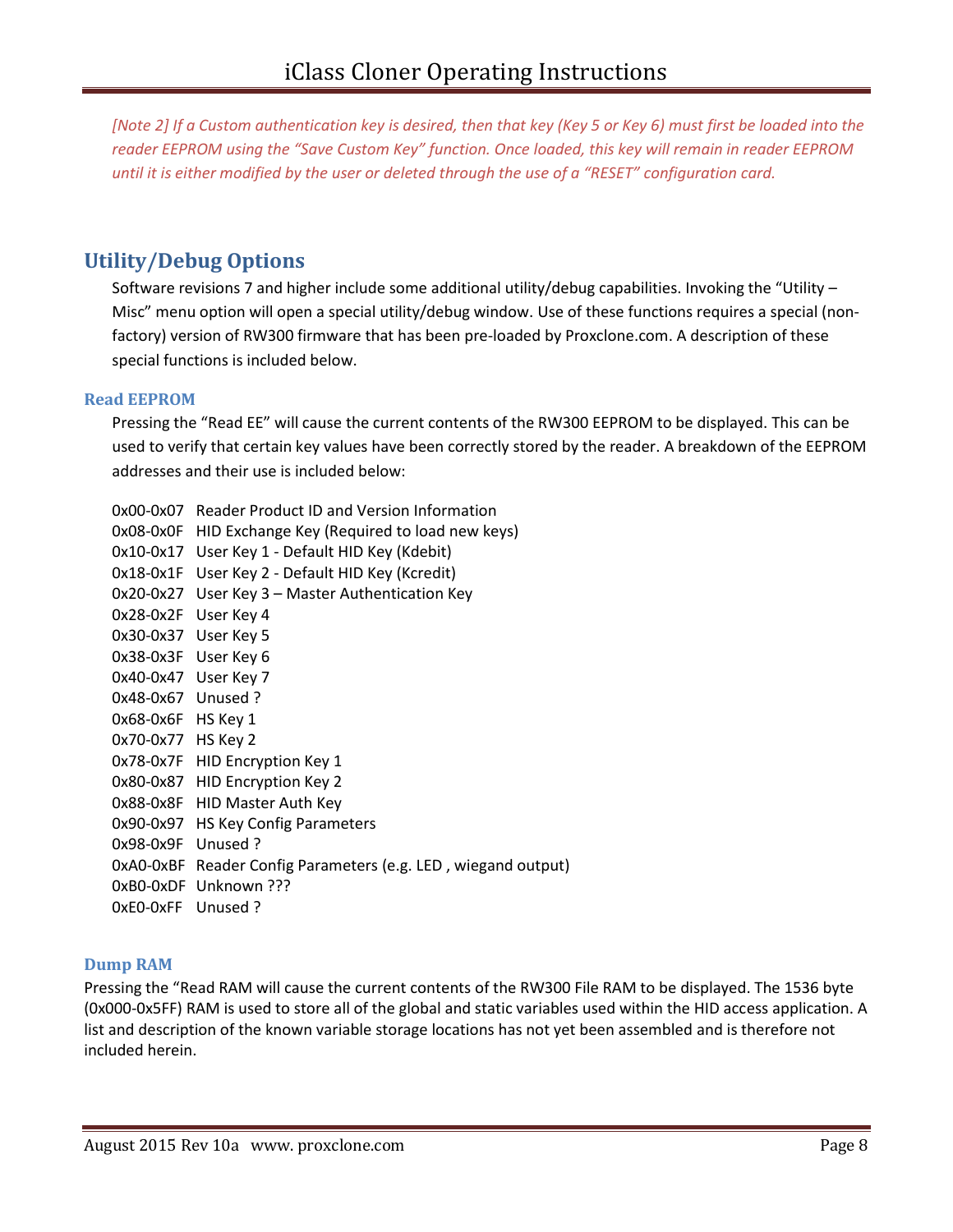### **Poke RAM**

The user has the option to poke any address of RAM using any 8-bit (byte) value. Poking RAM allows unique "debug" test scenarios and specialized experiments to be explored. To utilize this feature, a valid address and data value should be entered into the appropriate boxes followed by pressing the "Poke RAM" button. The "Dump RAM" feature can then be used to verify that the new value has been placed into RAM. *[Note: Certain locations of RAM cannot be visibly modified using this procedure due to the nature of their use. e.g. RS-232 serial parameter storage being used for the iClass Serial Protocol communication]* 

#### **Read Card**

The ability to read all 32 blocks (of a 2K card) is supported by the "Read Card" function. This function will attempt to display (and decrypt if enabled) all data blocks read from a card assuming the correct authentication key has been selected beforehand. It should be noted however that not all blocks may be readable since cards configured by HID usually have the applications limit field (in Block 1) set to 0x12. A value of 0x12 means that only the first eighteen blocks are part of Application area 1 and are therefore the only blocks that can be read using the currently selected authentication key. All unreadable blocks will return a value of all 1's (0xFFFFFFFFFFFFFFFF) as the stored value. A typical example of the "Read Card" output is shown in Figure 4 below.

| Edit                     |                          |                  |   |                                     |
|--------------------------|--------------------------|------------------|---|-------------------------------------|
|                          | Blk Stored Value         | Decrypted Value  |   |                                     |
| lo o                     | 823E9000F9FF12E0         | 1C91D80B8C306276 |   | Read Card<br>Read EE                |
| 01                       | 12FFFFFF7F1FFF3C         | E2FA46658F4B7EA7 |   |                                     |
| 02                       | <b>FFFFFFFFDFFFFFFF</b>  | E98DA232B67BE2EF |   | Read RAM<br>Copy Card               |
| 03                       | FFFFFFFFFFFFFFFF         | 29E23B4F96D930D2 |   |                                     |
| 04                       | FFFFFFFFFFFFFFFF         | 29E23B4F96D930D2 |   | Clear                               |
| lo 5                     | <b>FFFFFFFFFFFFFFFFF</b> | 29E23B4F96D930D2 |   |                                     |
| 06                       | 030303030003E017         | E50338B5E8992755 |   |                                     |
| 07                       | 903D777E9DC99708         | 0000000005940887 |   |                                     |
| 108                      | 2AD4C8211F996871         | 000000000000000  |   | Addr (00-5FF)<br>Data (00-FF)       |
| 09                       | 2AD4C8211F996871         | 000000000000000  |   |                                     |
| ЮA                       | <b>FFFFFFFFFFFFFFFF</b>  | 29E23B4F96D930D2 |   |                                     |
| oв                       | FFFFFFFFFFFFFFFF         | 29E23B4F96D930D2 |   |                                     |
| loc:                     | <b>FFFFFFFFFFFFFFFF</b>  | 29E23B4F96D930D2 |   | Poke RAM                            |
| ЮD                       | <b>FFFFFFFFFFFFFFFF</b>  | 29E23B4F96D930D2 |   |                                     |
| OЕ                       | <b>FEFFFFFFFFFFFFFFF</b> | 29E23B4F96D930D2 |   |                                     |
| 10 F                     | FFFFFFFFFFFFFFFF         | 29E23B4F96D930D2 |   | Data                                |
| 10                       | <b>FFFFFFFFFFFFFFFF</b>  | 29E23B4F96D930D2 |   |                                     |
| 11                       | FFFFFFFFFFFFFFFF         | 29E23B4F96D930D2 |   |                                     |
| 12                       | FFFFFFFFFFFFFFFFF        | 29E23B4F96D930D2 |   | Result                              |
| 13                       | <b>FFFFFFFFFFFFFFFF</b>  | 29E23B4F96D930D2 |   |                                     |
| 14                       | FFFFFFFFFFFFFFFF         | 29E23B4F96D930D2 |   |                                     |
| 15                       | <b>FFFFFFFFFFFFFFFFF</b> | 29E23B4F96D930D2 |   |                                     |
| 16                       | <b>FFFFFFFFFFFFFFFFF</b> | 29E23B4F96D930D2 |   |                                     |
| 17                       | <b>FEFFFFFFFFFFFFFFF</b> | 29E23B4F96D930D2 |   | DES Enc<br>DES Dec                  |
| 18                       | FFFFFFFFFFFFFFFF         | 29E23B4F96D930D2 |   |                                     |
| 19                       | <b>FFFFFFFFFFFFFFFFF</b> | 29E23B4F96D930D2 |   | <b>TDES</b> Enc.<br><b>TDES Dec</b> |
| 1 A                      | FFFFFFFFFFFFFFFF         | 29E23B4F96D930D2 |   |                                     |
| 1B                       | <b>FFFFFFFFFFFFFFFFF</b> | 29E23B4F96D930D2 |   |                                     |
| 1C                       | <b>FFFFFFFFFFFFFFFFF</b> | 29E23B4F96D930D2 |   |                                     |
| 1D                       | <b>FEFFFFFFFFFFFFFFF</b> | 29E23B4F96D930D2 |   |                                     |
| 1E                       | FFFFFFFFFFFFFFFFF        | 29E23B4F96D930D2 |   |                                     |
| 1F                       | <b>FFFFFFFFFFFFFFFFF</b> | 29E23B4F96D930D2 |   |                                     |
| $\overline{\phantom{a}}$ |                          |                  | ۱ |                                     |

Figure 4. "Read Card" Sample Output

### **Copy Card**

The data obtained from reading a card can also be used to write a card, in effect copying the originally read card. When the "Copy Card" button is pressed the data (Blocks 06-1F) being displayed in the window (from the previous card read) is written to a second card provided the card has been properly "Selected" using the